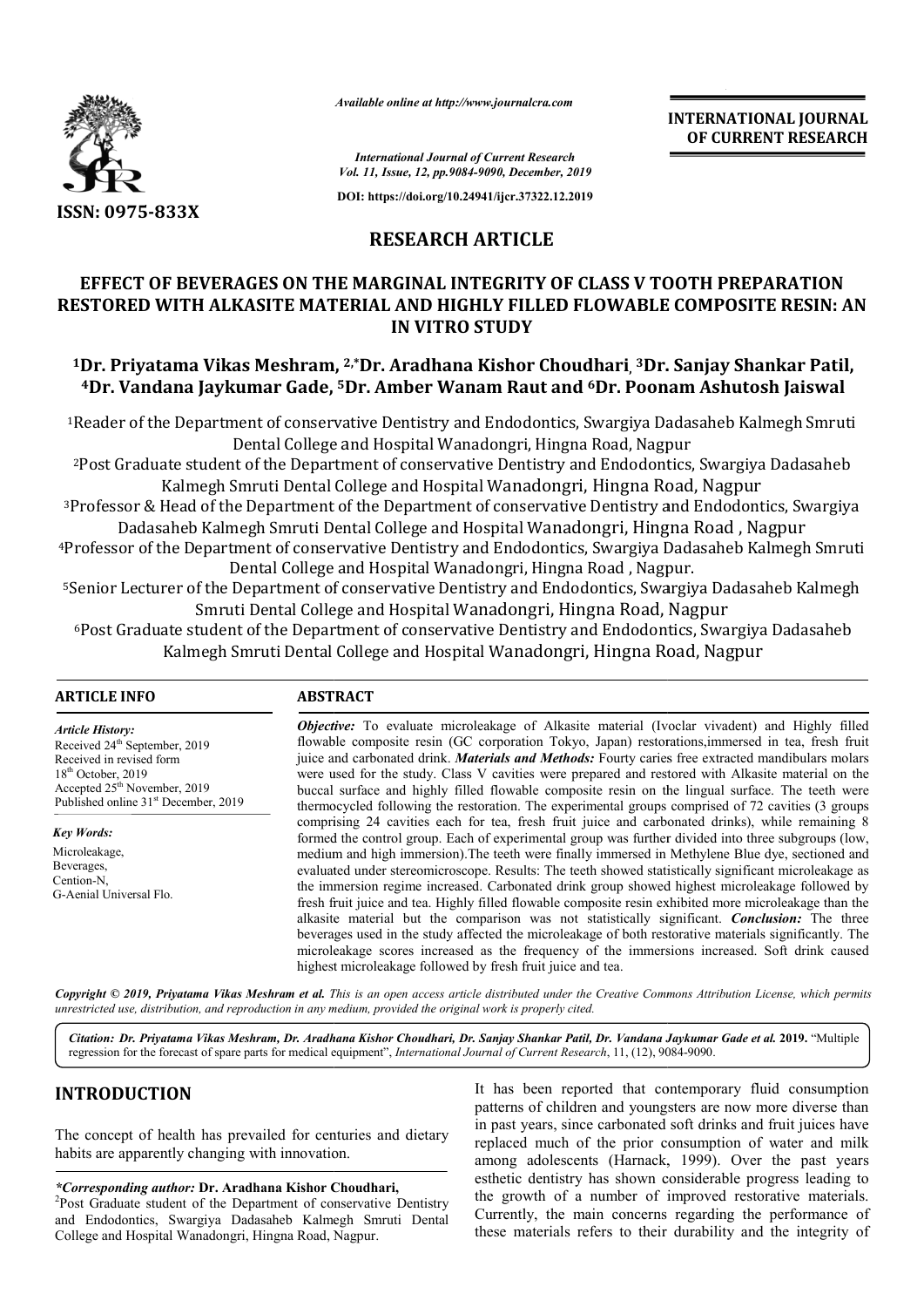marginal seal. Microleakage is defined as the clinically undetectable passage of bacteria, fluids, molecules or ions between tooth and the restorative material (EAM, 1976). Excessive contact of tooth structure with acidic fluids leads to loss of dental hard tissue. Thus, it can be assumed that restorative material when subjected to low pH environment in oral cavity, leads to deprivation of its surface and marginal integrity (Bränström, 1976). The Cention N (Ivoclar Vivadent) is an "alkasite" tooth coloured, basic filling restorative material.This category utilizes an alkaline filler, capable of releasing acid-neutrilizing ions. Cention N releases ions such as OH,  $Ca^{++}$ , Fl depends upon pH value in oral cavity, when pHvalue is low, it releases a significantly larger ions than when the pH value is neutral. Cention N a newly introduced restorative alkasite material is resin based with characteristics of both silver amalgam and GIC. The manufacturers claim advantages over the existing materials. It consists of an alkaline filler which release acid neutralizing ions – fluoride, calcium and hydroxide ions. Organic monomer comprises of urethane dimethacrylate (UDMA), tricylodecan-dimethanol dimethacrylate (DCP), tetramethyl-xlylen-diurethane dimethacrylate (aromatic aliphatic-UDMA) and polyethylene glycol 400 dimethacrylate (PEG-400 DMA) which form part of the liquid. Fillers containing barium aluminium silicate glass, ytterbium trifluoride, Isofiller, calcium barium aluminium fluorosilicate glass, calcium fluoro silicate glass are found in the powder.

G-aenial Universal Flo (GC CORPORATION TOKYO, JAPAN) is a truly injectable highly filled flowable composites that is strong, polishable and wear resistance less than conventional composite. Sailanation technology was a key aspect of the new material development. The aim of the present study was to evaluate the marginal integrity in class V cavity filled with flowable composite resin and Cention N. Null hypothesis- There is no difference in the marginal integrity of Cention-N and G-aenial universal flo when immersed in low, medium and high immersion regimes of different drinks.

**AIM:** To evaluate microleakage around Class V cavities restored with Cention –N an alkasite material and G-aenial Flo as highly filled flowable composite immersed in artificial saliva, tea, carbonated drinks and fresh fruit juice (sweet lime).

## **OBJECTIVE**

- To evaluate the effect of tea, carbonated drinks and fruit juice on the microleakage.
- To evaluate the effect of different immersion regimen on the microleakage.
- To compare the microleakage between alkasite material and highly filled flowable composite resin.

## **METHODOLOGY**

Forty extracted human permanent mandibular molars which were free of caries and cracks were selected. Class V cativies were prepared with a dimension of 3mm in length, 2mm in width and 2mm in depth. 80 cavities were prepared on fourty teeth, one on buccal aspect restored with Cention – N and another on lingual aspect restored with G-aenial Flo. They were subjected to 200 thermocycles between 5 degree celcius and 55 degree celcius.

Dwell time was 1 min with 10 seconds transit between baths (4). Out of eighty restorations, seventy two restorations were equally divided into three groups of 24 each restoration as experimental group while remaining eight restorations formed the control group which was given in table 1. All the groups were immersed as follows:

- Group I- Tea (it was prepared by adding one teaspoon tea dust to 160 ml of water by boiling for 5 minutes, cooled it and then used
- Group II Sweetlime (it was extract freshly before each immersion)
- Group III –Ccarbonated drinks- Coca Cola (Coca Cola Co, Kerala)
- Group IV- Artificial saliva (it was prepared in the department of Biochemistry, Swargiya Dadasaheb Kalmegh Smruti Dental College).

Then each of experimental groups were further divided into three subgroups as low, medium and high. For low immersion regime the restorations were subjected to one immersion lasting five minutes per day. For medium immersion regime they were subjected to 5 immersions per day. For high immersion regime the samples were subjected to 10 immersions per day. Each immersion lasted for five minutes, and the immersions were evenly distributed over a 12 hour period. The whole procedure was carried out for 8 days. Before and after each immersion the samples were copiously rinsed in 0.1M phosphate buffered saline (pH 7.2). When not exposed to the immersion regime, they were stored in deionised water at room temperature (Maupome, 1998). The teeth were then immersed in methylene blue solution for 24 hours, rinsed, dried, and invested in clear resin. Each tooth was sectioned bucco-lingually through the centre of the restoration with help of a low speed water cooled diamond disc (GSS Germany). The specimens thus obtained were examined under 40X magnification in stereomicroscope (*Motic Co. SMZ-143 series*) to evaluate the microleakage. Dye penetration was graded based on the extent of penetration along the walls of the restoration. This was scored using criteria similar to the one used by Staninec and Holtz (1988) (Staninec, 1998).

## **Scores:**

Score1: No dye penetration.

Score2: Dye penetration along occlusal wall but less than half way to axial wall.

Score3: Dye penetration along occlusal wall but more than half way to axial wall.

Score4:Dye penetration along occlusal wall upto and along axial wall.

## **RESULTS**

The results and observations of microleakage were summarized as follows:

**Cention-N:** The frequency, mean score and median of all groups in Cention-N is depicted in table 2

**Intragroup Comparison:** When specimens were compared between the three immersion regimes, all the specimens scored higher microleakage as the number of immersion intervals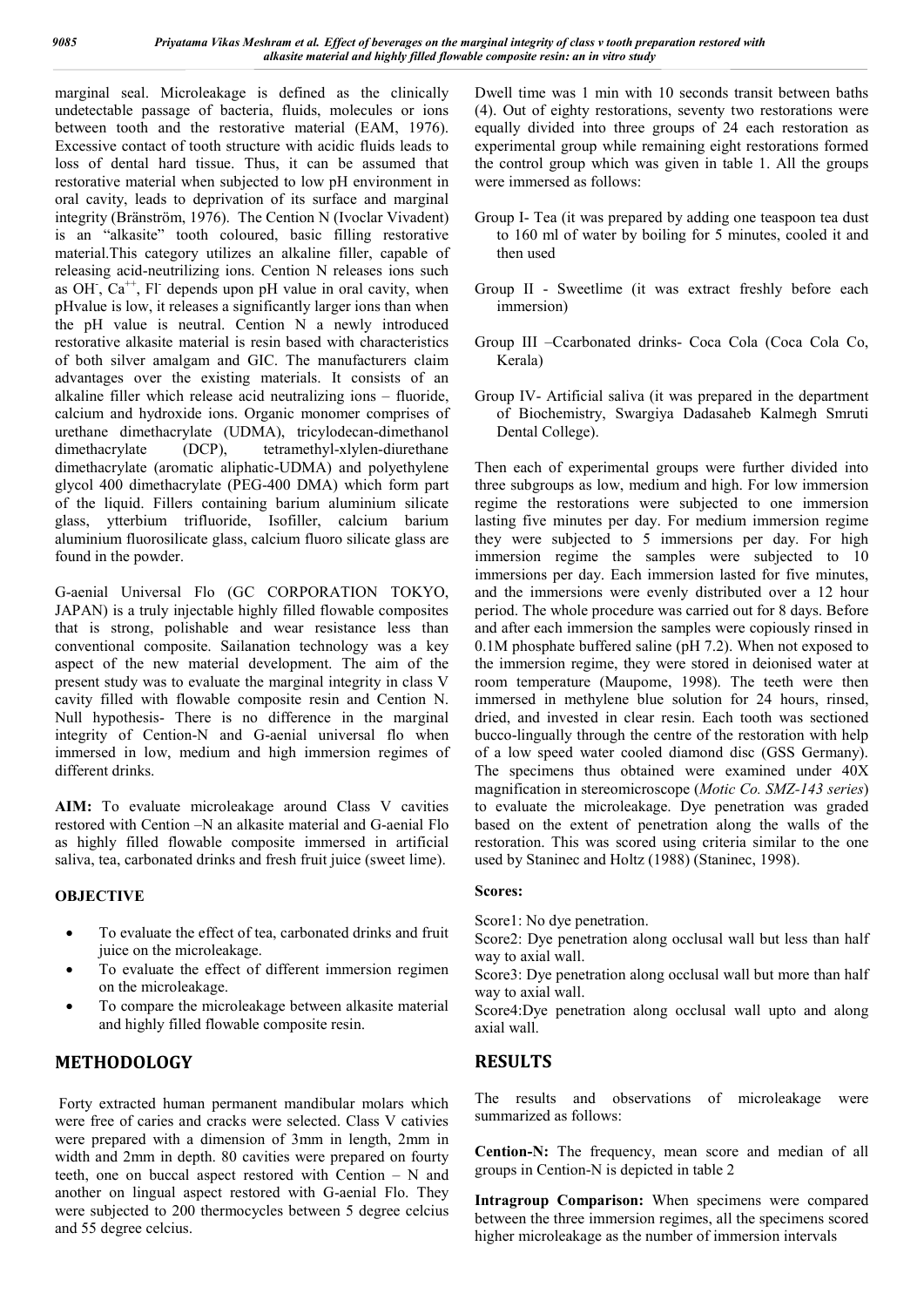

**FIGURE 3 SCORE 2 Under 40X magnification FIGURE 4 SCORE 3 Under**





| <b>GROUPS</b>     | <b>MATERIALS</b>       | <b>SUBGROUPS</b> |               |      |
|-------------------|------------------------|------------------|---------------|------|
|                   |                        |                  |               |      |
|                   |                        | LOW              | <b>MEDIUM</b> | HIGH |
| Group I           | Cention-N              |                  |               |      |
| Tea               | G-aenial universal flo |                  |               |      |
| Group II          | Cention-N              |                  |               |      |
| Sweetlime         | G-aenial universal flo |                  |               |      |
| Group III         | Cention-N              |                  |               |      |
| Carbonated drinks | G-aenial universal flo |                  |               |      |
| Group IV          | Cention-N              |                  |               |      |
| Artificial saliva | G-aenial universal flo |                  |               |      |

**Table 1. Distribution of samples in the group and subgroup**

**Table 2. Descriptive statics on the microleakage pattern of Cention-N for varying periods of time in Tea, Sweetlime, Carbonated drinks and control group**

| Tea<br>$\mathbf{0}$ |              |                      | $\theta$  | $\theta$       |
|---------------------|--------------|----------------------|-----------|----------------|
|                     |              | 3                    | 4         | $\overline{c}$ |
| 2                   |              |                      |           | 2              |
| 3                   |              | 0                    |           | 0              |
| Mean                |              | 0.75                 |           | 1.5            |
| Median              |              |                      |           | 1.5            |
| Sweetlime 0         |              |                      |           | $\Omega$       |
|                     |              |                      |           |                |
| 2                   |              |                      | 2         |                |
| 3                   |              | 0                    | 2         | 3              |
| Mean                |              | 1.75                 | 2.5       | 2.75           |
| Median              |              | 2                    | 2.5       | 3              |
| Carbonated drinks 0 |              |                      |           |                |
|                     |              |                      |           |                |
|                     | 2            |                      | 2         |                |
|                     | 3            | 2                    | 2         | 3              |
| Mean                |              | 1.75                 | 2.5       | 2.75           |
| Median              |              | 2                    | 2.5       | 3              |
|                     |              | No immersion regimen |           |                |
| Control Group       | $\mathbf{0}$ | 3                    |           |                |
|                     |              |                      | Mean 0.12 |                |
|                     | 2            |                      | Median 0  |                |
|                     | 3            |                      |           |                |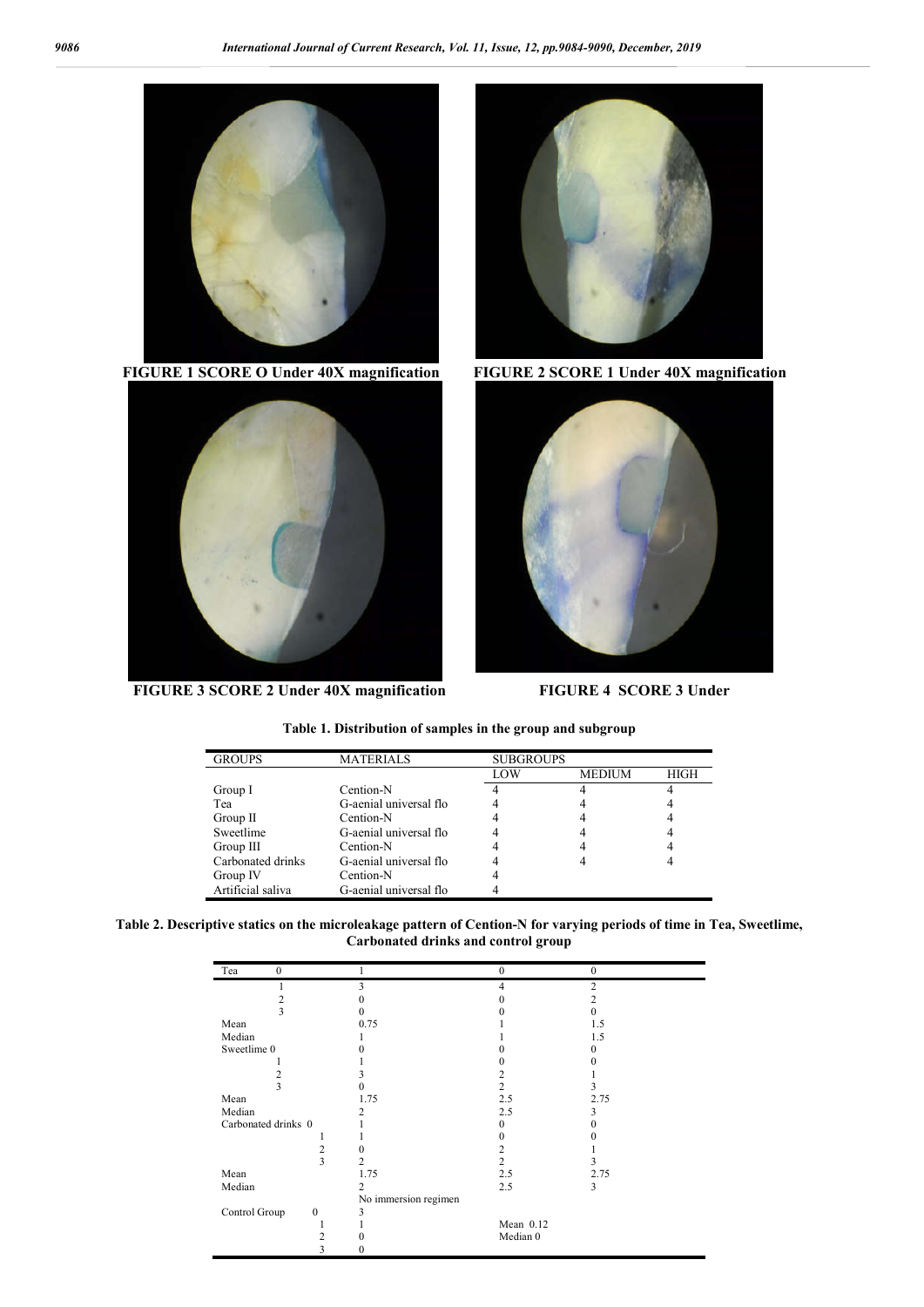**Table 3. Intragroup comparison for Cention-N showing p-value (S-significant, NS-not significant)**

| Group                         | Low vs Med | Med vs High | Low vs High |
|-------------------------------|------------|-------------|-------------|
| Tea $(Group I)$               | $P=0.12$   | $P=0.08$    | $P=0.04$    |
|                               | NS         | NS          |             |
| Sweetlime (Group II)          | $P=0.03$   | $P=0.12$    | $P=0.01$    |
|                               |            | NS          |             |
| Carbonated drinks (Group III) | $P=0.01$   | $P=0.14$    | $P=0.02$    |
|                               |            | NS          |             |
|                               |            |             |             |



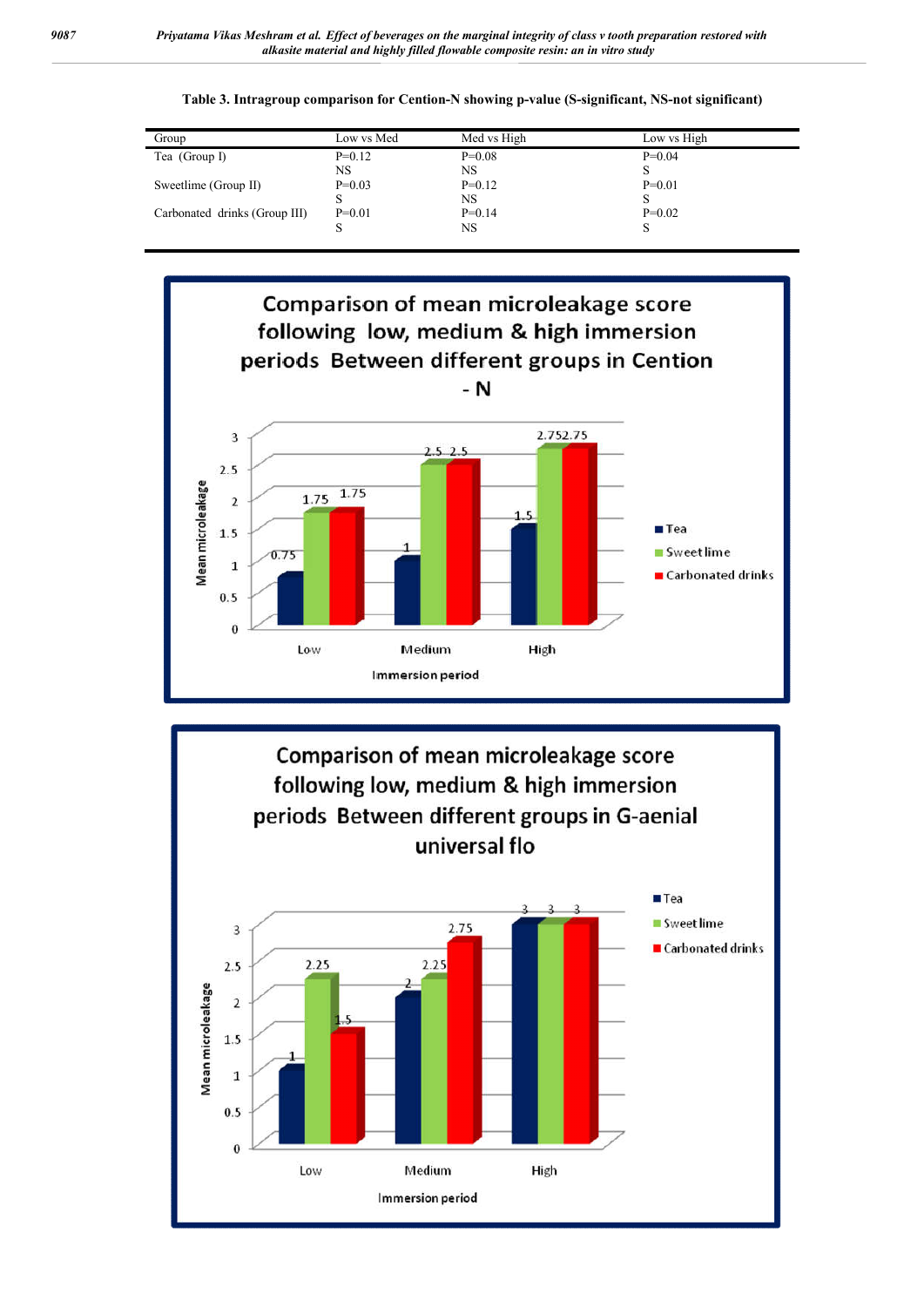## **Table 4. Descriptive statics on the microleakage pattern of G-aenial Universal Flo following immersion for varying periods of time in Tea, Sweetlime, Carbonated drinks and control group**

| G-aenial Universal Flo  |                  |                |                |
|-------------------------|------------------|----------------|----------------|
| Groups                  | Low              | Medium         | High           |
| Tea<br>$\boldsymbol{0}$ | $\overline{c}$   | $\theta$       | $\theta$       |
| 1                       | $\mathbf{0}$     | 0              | $\theta$       |
| $\frac{2}{3}$           | $\overline{2}$   | 4              | 0              |
|                         | $\theta$         | 0              | 4              |
| Mean                    | L                | $\frac{2}{2}$  | 3              |
| Median                  | 1                |                | $\overline{3}$ |
| Sweetlime 0             | $\Omega$         | $\theta$       | $\theta$       |
|                         |                  |                | $\theta$       |
| $\overline{2}$          | 1                |                | $\theta$       |
| 3                       | $\mathfrak{2}$   | $\overline{2}$ | 4              |
| Mean                    | 2.25             | 2.25           | 3              |
| Median                  | 2.5              | 2.5            | $\overline{3}$ |
| Carbonated drinks 0     | $\boldsymbol{0}$ | $\theta$       | $\mathbf{0}$   |
| 1                       | $\overline{c}$   | 0              | $\theta$       |
| $\sqrt{2}$              | $\overline{2}$   |                | $\Omega$       |
| $\overline{\mathbf{3}}$ | $\mathbf{0}$     | 3              | 4              |
| Mean                    | 1.5              | 2.75           | 3              |
| Median                  | 1.5              | 3              | 3              |
| Control group 0         | 3                |                |                |
|                         | 1                |                |                |
| $\overline{\mathbf{c}}$ | 0                |                |                |
| $\overline{\mathbf{3}}$ | 0                |                |                |
| Mean                    | 0.12             |                |                |
| Median                  | $\mathbf{0}$     |                |                |

**Table 5. Intragroup comparison for Cention-N showing p-value (S-significant, NS-not significant)**

|                  | Low vs Med | Med vs High | Low vs High |
|------------------|------------|-------------|-------------|
| Tea              | 0.03       | 0.03        | 0.01        |
|                  | s          |             |             |
| Sweetlime        | $1.0\,$    | 0.04        | 0.04        |
|                  | <b>NS</b>  |             | ъ.          |
| Carbonated rinks | 0.04       | 0.37        | 0.001       |
|                  | O          | NS          | C           |

increased. p values of the comparison between different immersion regimes are depicted in Table 3.

**Intergroup Comparison:** When Low, medium and high immersion regimes of the three groups were compared with each other, the result was statistically significant showing higher microleakage in carbonated drinks and sweet lime as compared to tea group.

**Intragroup comparison**: On intragroup comparison in tea group, significant difference was found in between low, medium and high immersion periods. On intragroup comparison in sweetlime group, significant difference was found in between low and medium with high immersion periods. On intragroup comparison in carbonated drinks group, significant difference was found in between low & medium and low & high immersion periods. p values of the comparison between different immersion regimes are depicted in Table 5.

**Intergroup comparison**: When low immersion regimes of the three groups compared with each other, sweetlime group showed significantly higher microleakage scores as compared to carbonated & tea groups. When medium immersion regimes of the three groups compared with each other, carbonated drinks showed significantly higher mean microleakage scores as compared to tea & sweetlime groups. When high immersion regimes of the three groups compared with each other, there

was no significant difference in microleakage scores between three experimental groups.

## **DISCUSSION**

Adhesion to the walls of the prepared tooth is an important property for any restorative material to prevent micro leakage. This bond should not be affected by environmental changes and functional stresses in the oral environment, in order to prevent the development of secondary caries and further deterioration of tooth structure. So while considering a material for restoration, marginal integrity is an important concern. In this study to evaluate microleakage, methylene blue dye was used. The diameter of dye molecules is 0.80nm that is less than the diameter of dentinal tubules (1-4μm) (Bayne, 1998). Thermal changes were simulated as that observed in the oral cavity by thermocycling. It is an in-vitro process of subjecting a tooth and restoration to temperature extremes that conform to those found in the oral cavity (Thomazatti, 2002). Commonly consumed soft drinks and fruit juices cause damage to the teeth due to their low pH and high titratable acidity leading to non-carious cervical tooth loss. The sugars in these drinks are metabolized by plaque microorganism to generate organic acids that bring about demineralization leading to dental caries. In the oral cavity, both dissolution of elements and erosion of the non-soluble components of the restorative materials occur. Numerous factors such as low pH, acidic foods, ionic composition, ionic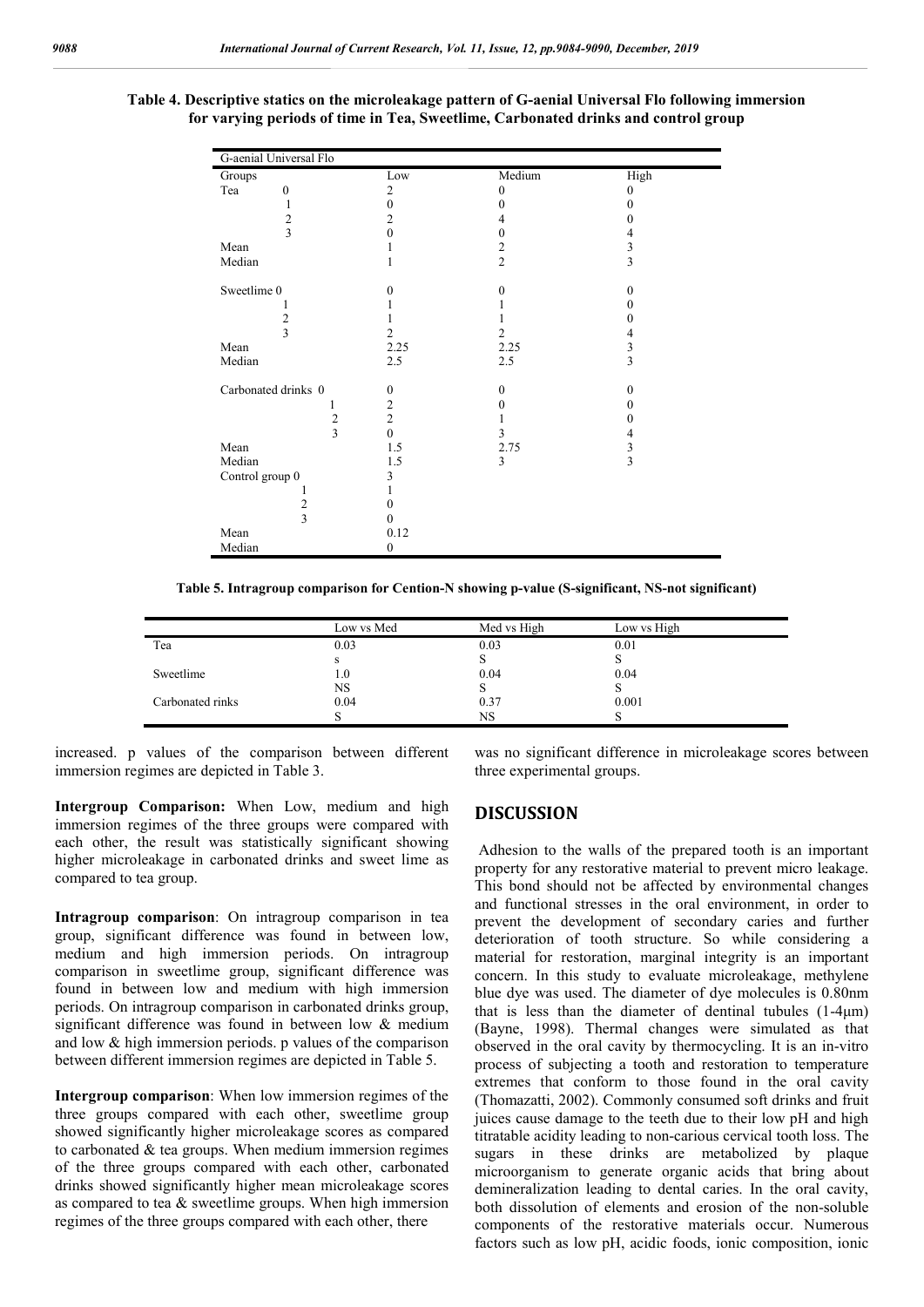strength of saliva, and enzymatic attacks are important parameters which may influence the quality and quantity of the substances released from a restorative material as well as its physical and mechanical properties (van Groeningen, 1986). In group 1- tea for Cention-N significant difference was found between low and high immersion regimes and non significant difference was found in medium and high, low and medium immersion regime. In G-aenial universal flo significant difference was found in low, medium and high immersion regime. Tea as it has pH of 5.04 which is much above the critical Ph which is 4 show less microleakage in low, medium and high immersion regime in Cention N and G-aenial Universal Flo which is similar with the study conducted by Dinakaran S (Dinakaran, 2015). In group II- fresh fruit juice (sweet lime) In Cention-N significant difference was found between low and medium, low and high immersion regime whereas non significant difference was found in medium and high immersion regimes. In G-aenial universal flo significant difference was found between low and high,medium and high immersion regime . Whereas non significant difference was found in low and medium immersion regime.

Sweetlime has pH of 2.48 as repeated intake of fresh fruit juice leads to a marked reduction in the salivary pH. In the present study this pH is just below the critical pH of 4 needed to cause enamel erosion and micro leakage of restorative materials. Our findings are in accordance with the study conducted by *Edwards et al* that showed the repeated intake of lime juice produces more micro leakage due to its acidic pH (Edwards, 1999). In group III-carbonated drinks (coca cola), In both immersion regimes significant difference was found between low and medium, low and high immersion regime and non significant difference was found in medium and high immersion regime. The microleakage score increased with increase in frequency of immersion for both Cention-N and Gaenial universal flo (Maganur, 2010). For higher microleakage in Cola drinks was that cola have an inherent acidity due to the presence of both orthophosphoric acid and carbonic acid and Ph of 2.57 as (Steffen, 1996). It is proven that the chemical in Cola soft drinks (group IV) affected the integrity of the enamel surface. It is quite probable that the higher microleakage scores seen in the present study could be due to much of the restorative materials and seleant being removed along with the enamel wall by the high immersion Cola regimes. Our results are similar with the study conducted by Steffen (Wongkhantee, 2006). Therefore, the acidic nature of the cola drink would have affected the integrity of the restoration/enamel which tends to increase enamel demineralization, erosion and the microleakage around the restoration.

To compare the ability of the test beverages to cause marginal leakage, the subgroups within a test group was compared to the corresponding subgroup in the other groups. For example, specimens under low immersion in Group I were compared with specimens under low immersion in Group II and Group III respectively.The generalized result observed during this comparison was that Group III (carbonated drinks) showed higher microleakage than Group II (Fresh fruit juice), followed by Group I (tea), for Cention N and G-aenial Universal Flo . In simpler terms, carbonated drinks caused highest microleakage followed by fresh fruit juice than tea. However the result was not statistically significant. To compare between the two material i.e. Cention-N and G-aenial Universal Flo under different immersion regimes.In our study, in control group, both the material showed similary microleakage score.When we compare under different immersion regime in test beverages, G-aenial Universal Flo exhibited more microleakage than Cention-N. However the result was not statistically significant. In the present study two restorative materials were used in which Cention N sustain less dissolution than G-aenial Universal Flo it may be due to the presence of special patented filler (Isofiller) which acts as a shrinkage stress reliever minimising the shrinkage force. Due to the sole use of cross-linking methacrylate monomers in combination with a stable, efficient self-cure initiator, Cention N exhibits a high polymer network density and degree of polymerization over the complete depth of the restoration .It also includes a special patented filler (Isofiller) which acts as a shrinkage stress reliever minimising the shrinkage force. The organic/inorganic ratio as well as the monomer composition of the material is also responsible for the low volumetric shrinkage leading to least microleakage.

## **Conclusion**

The three beverages used in the study affected the microleakage of both restorative materials significantly. Within the limitation of this in vitro study following conclusions can be drawn

- The microleakage scores increased as the frequency of the immersions increased.
- Carbonated drink caused highest microleakage followed by fresh fruit juice and tea. However the comparison was not statistically significant.
- G-aenial universal flo exhibited more microleakage than Cention-N
- in all groups, however the comparison was not statistically significant.

#### **Funding:** Nil

**Conflicts of interest:** Nil

## **REFERENCES**

- Bayne, SC. and Thompson, JY. 1998. A characterization of the first-generation flowable composite. J Am Dent Association, 129 (5): 567-577
- Brackett WW., Timothy D., Gunnin BS., Gilpatrick RO., Browning WD. 1998. Microleakage of compomer and light-cured glass ionomer restorations. *J Prosthet Dent*., 79:261-263.
- Bränström M., Vojinovic O. 1976. Response of dental pulp to invasion of bacteria round three filling materials. J Dent Child; 43: 15-21.
- Dinakaran S. 2015. Evaluation of the effect of different food media on the marginal integrity of class v compomer, conventional and resin modified glass ionomer restorations. *J Int Oral Health*. March; 7(3): 53–58.
- EAM. Microleakage: a review. J Dent; 4: 199 205. 1976.
- Edwards M., Creanor SL., Foye RH. 1999. Salivary pH profiles during consumption of fruit drinks. Caries Res; 33: 327-331.
- Harnack L., Stang J., Story M. 1999. Soft drink consumption among US children and adolescents: nutritional consequences. *J Am Diet Assoc*., 99: 436-441.
- Maganur PC., Prabhakar AR., Sugandhan S., Namineni S. 2010. Evaluation of microleakage of RMGIC and Flowable